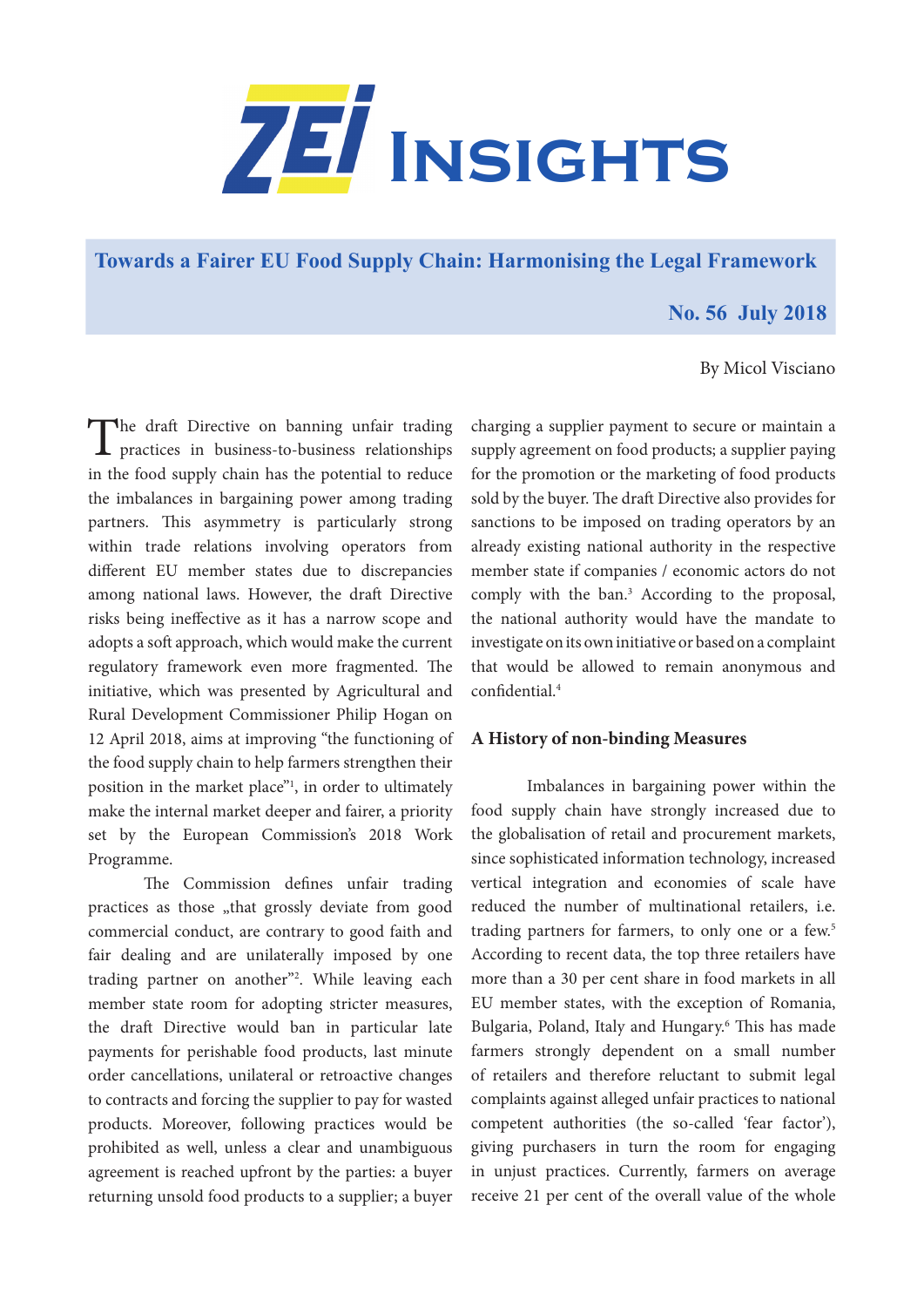agricultural product in the EU, while 28 per cent goes to processors and 51 per cent to retailers.<sup>7</sup>

Whilst ensuring the fairness in businessto-customers transactions in the food supply chain has always represented a focal point of the EU's Common Agricultural Policy, unfair practices in business-to-business relationships have been first addressed in a Communication released in 2009. In it, the Commission underlined how "the lack of market transparency, inequalities in bargaining power and anti-competitive practice have led to market distortions with negative effects on the competitiveness of the food supply chain as a whole" 8 . In 2010, the Commission established a High Level Forum on a Better Functioning of the Food Supply Chain, including national authorities responsible for the food sector and representatives of the private sector from each member state. This facilitated the launch of the Supply Chain Initiative, a voluntary code of conduct by several EU-wide associations involved at different levels in the food and drink sector, with the aim to promote fair business practices.<sup>9</sup> In 2013, the Barroso Commission adopted the European Retail Action Plan which identified eleven concrete actions to be taken by the Commission in order to improve the competitiveness of the retail sector. Based on it, the Commission set up a Multi-Stakeholder Dialogue on Comparison Tools, a group of representatives from consumer organisations, national consumer authorities and regulators as well as from business associations and, as a follow-up, produced a dedicated study as well as a number of non-binding measures, including a Green Paper.<sup>10</sup>

The succeeding Juncker Commission further addressed the issue in 2014 and 2016 and consequently set up the Agricultural Markets Task Force, an independent group of twelve experts from across the EU food supply chain. The group's final report recommends the Commission to adopt EU framework legislation to improve the farmers' position and highlights other issues affecting growers.<sup>11</sup>

The draft legislation comes after a call by the European Parliament and the Council upon the Commission to tackle unfair trading practices, as well as an open public consultation launched and an impact assessment produced by the Commission. Interestingly, the impact assessment underlines how B2B transactions within the food supply chain between different EU member states lack an ad hoc legal basis, although they account for 70 per cent of the total annual export of agricultural products within the EU.<sup>12</sup> In particular, it points out how, due to different national rules, stronger parties are able to choose the law they prefer on a case by case basis to the detriment of weaker parties. In light of this, the impact assessment recommends a common EU framework in form of either non-binding, i.e. guidelines or recommendation, or binding measures, i.e. directives or regulations. Moreover, as further areas to be addressed in order to enhance farmers' bargaining power, the impact assessment calls for the implementation of a value-sharing mechanism to be voluntarily adopted by operators involved in B2B transactions as well as for extending member states' current right to collect market information in order to enhance market transparency.

#### **From Theory To Action: Too Little, Too Late?**

By opting for a directive which sets minimum standards and does not dictate the means of accomplishing a goal to the member states as a regulation would do, the Commission intends to create a common EU framework by keeping some national legal provisions in place. A number of stakeholders associations of the food supply chain, including Copa and Cogeca, CEJA and FoodDrinkEurope, have underlined that taking the softer approach of a directive would risk fragmenting the regulatory landscape even more than it already is. Moreover, the same stakeholders have raised concerns over the fact that the task of initiating and conducting

ZEI Insights are part of the Research Project - Governance and Regulation in the EU: [The Future of Europe](https://www.zei.uni-bonn.de/research/governance-and-regulation?set_language=en)

ZEI Insights provide commentary and critical analysis on governance and regulation issues related to the future of the European Union. Authors are responsible for their own views.